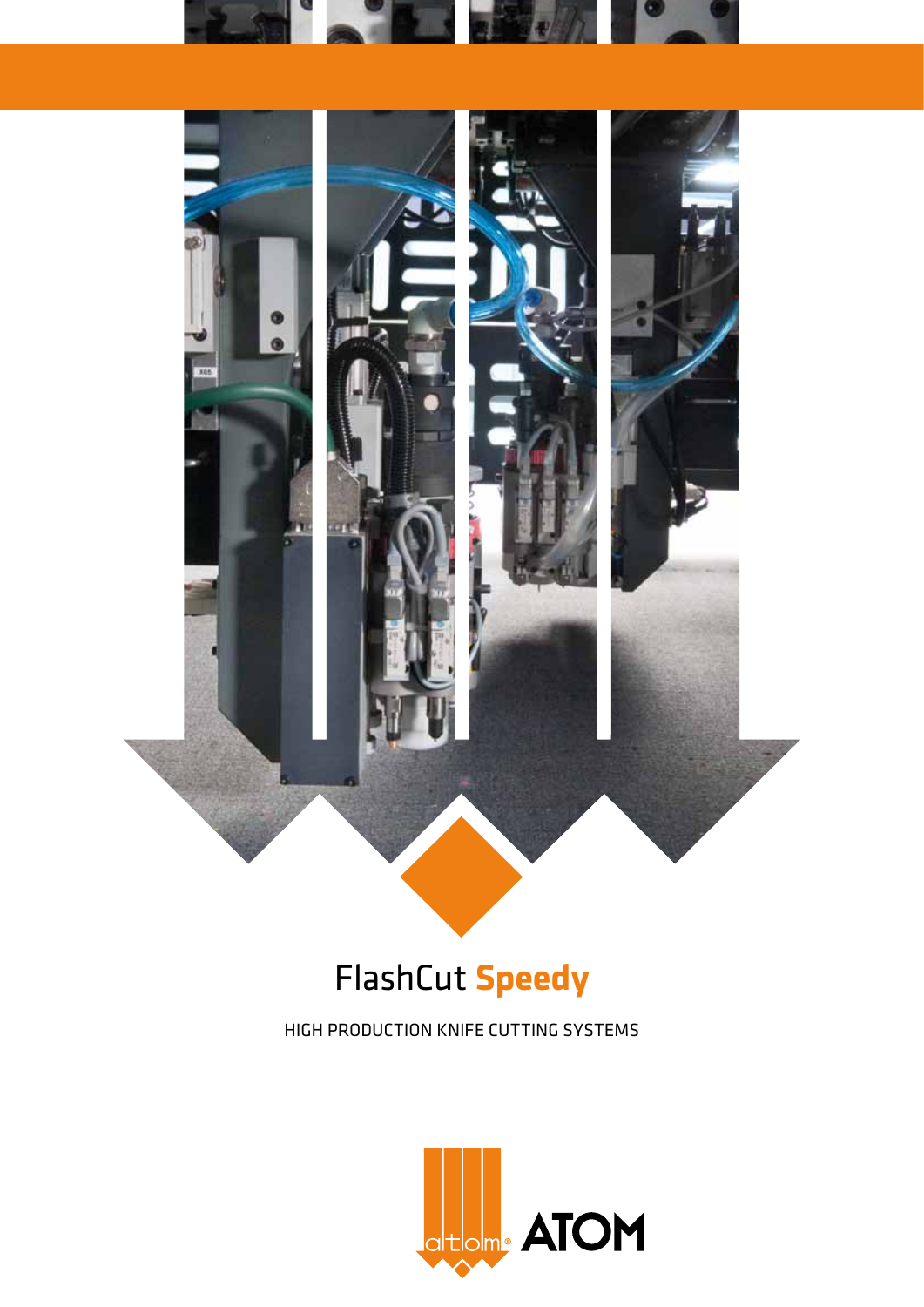High production and cutting accuracy are the features of the Speedy models. They changed the idea of cutting tables designed just for sampling and small productions. The available configurations and options make them perfect for FOOTWEAR and leather goods in leather or man-made materials, in rolls and sheets, single or multiple layers.

## Wide range of models and configurations

![](_page_1_Picture_2.jpeg)

![](_page_1_Picture_3.jpeg)

![](_page_1_Picture_4.jpeg)

FlashCut **Speedy** 1660 FlashCut **Speedy** 2160 FlashCut **Speedy** 2660

![](_page_1_Picture_9.jpeg)

High brightness overhead projectors assure a clear visualization of any material or color in any environment. Using LED lamps they grant high brightness, stability in power projection, low maintenance and long life.

![](_page_1_Picture_11.jpeg)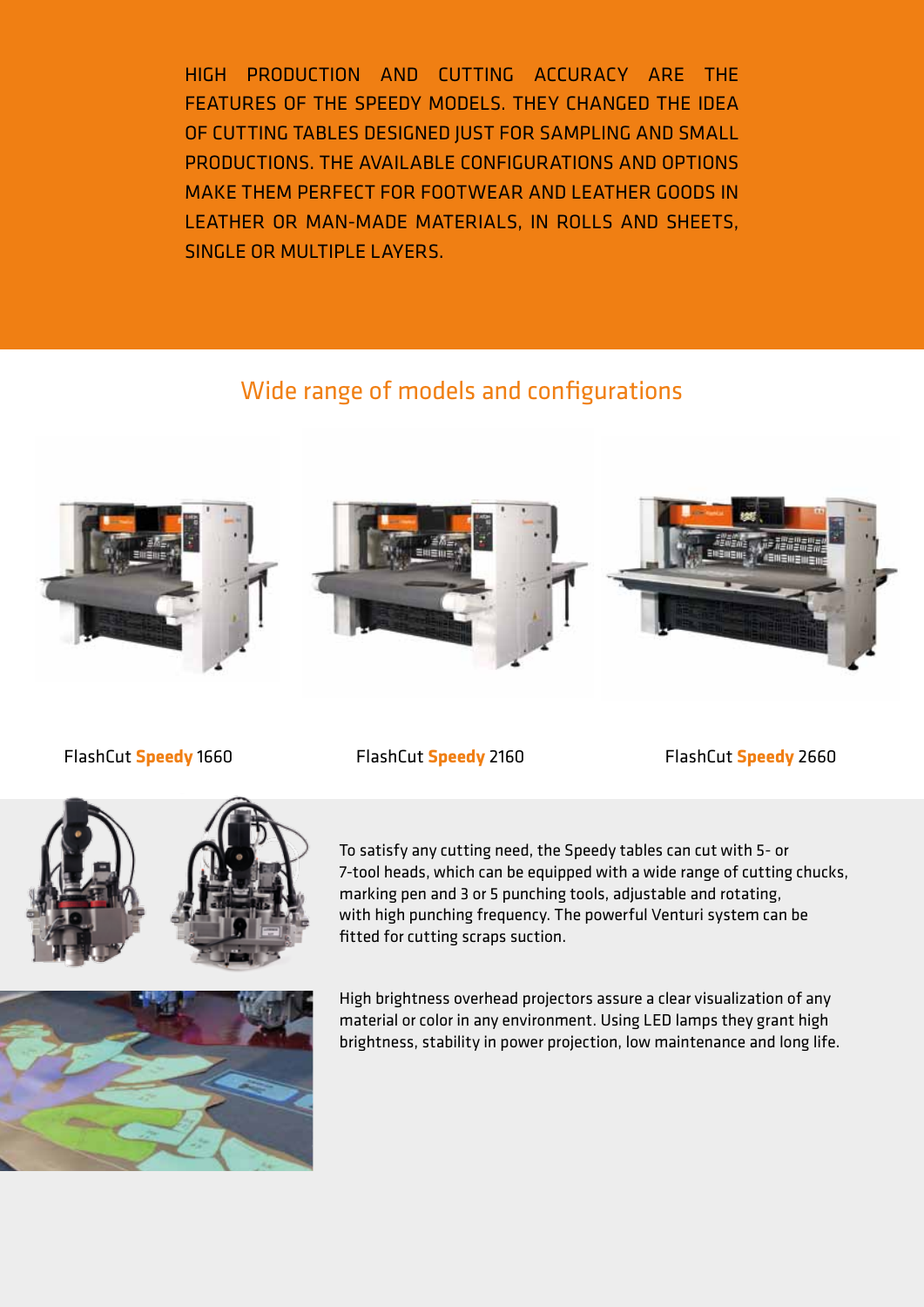![](_page_2_Picture_0.jpeg)

#### **PARTITIONED** VACUUM SYSTEM

Powerful, partitioned, adjustable vacuum system, to be adapted to any type of material or job and concentrated where needed. It allows the best fixing during cutting and the highest energy saving at the same time.

![](_page_2_Picture_3.jpeg)

### PINCH-GRAB FEEDING PINCERS

The Speedy models for man-made materials are available with pinchgrab feeding pincers (international patented). This device allows perfect material firmness during cutting and maximum feeding accuracy (BP models), even with multiple layers.

![](_page_2_Picture_6.jpeg)

#### TWO CUTTING **HEADS**

The proved cutting and punching speed of Atom tables, applied to two independent heads of the Speedy models, allows high output.

![](_page_2_Picture_9.jpeg)

#### HIGH CUTTING ACCURACY

The flat working surface and the perfect parallelism with knife, supported by a rigid structure, grant homogeneous cutting accuracy and longer life to feeding belt.

#### PICKING ASSISTANCE

To speed up and ease the picking of cut pieces, the software managing the back projectors gathers parts by size and shows the cut pieces divided by color (2UP models).

#### OPTIMIZED NESTING

Customized systems for automatic nesting and friendly interface dramatically reduce the overall time for placing the shapes to be processed and optimize the material yields.

#### ACQUISITION SYSTEMS

To speed up the overall time for placing the shapes to be processed and optimize skilled manpower, the Speedy models can be combined with a wide range of off-line acquisition systems (VisionPlus models).

![](_page_2_Picture_18.jpeg)

![](_page_2_Picture_19.jpeg)

![](_page_2_Picture_20.jpeg)